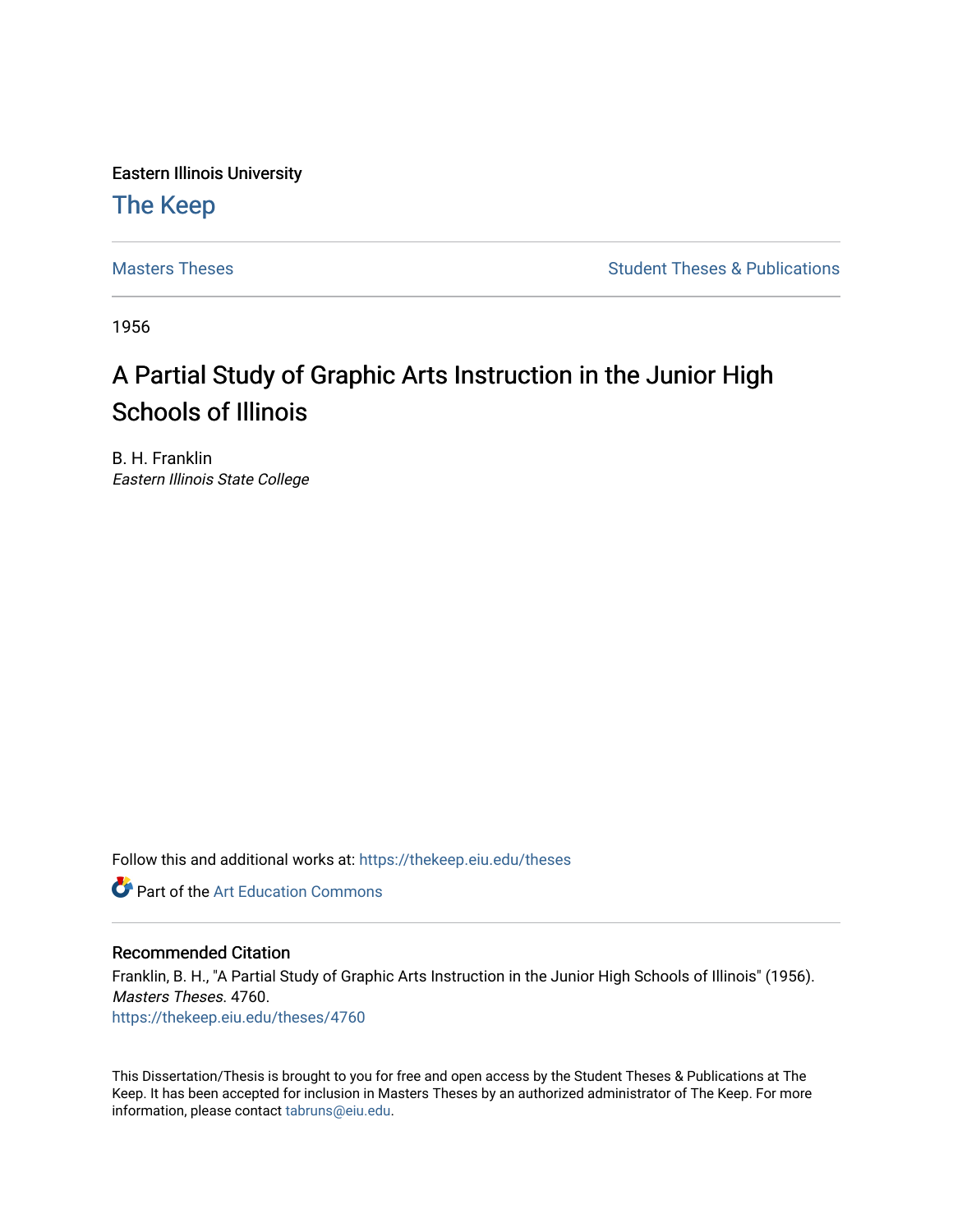A PARTIAL STUDY OF GRAPHIC ARTS INSTRUCTION IN THE JUNIOR HIGH SCHOOLS OF ILLINOIS  $\sim 10$ 

 $\label{eq:2} \begin{split} \mathbb{E}\left[\frac{1}{2}\right] & = \frac{1}{2}\left[\frac{1}{2}\right] \\ & = \frac{1}{2}\left[\frac{1}{2}\right] \\ & = \frac{1}{2}\left[\frac{1}{2}\right] \\ & = \frac{1}{2}\left[\frac{1}{2}\right] \\ & = \frac{1}{2}\left[\frac{1}{2}\right] \\ & = \frac{1}{2}\left[\frac{1}{2}\right] \\ & = \frac{1}{2}\left[\frac{1}{2}\right] \\ & = \frac{1}{2}\left[\frac{1}{2}\right] \\ & = \frac{1}{2}\left[\frac{1}{2}\right] \\ & = \frac{1}{2}\left[\frac$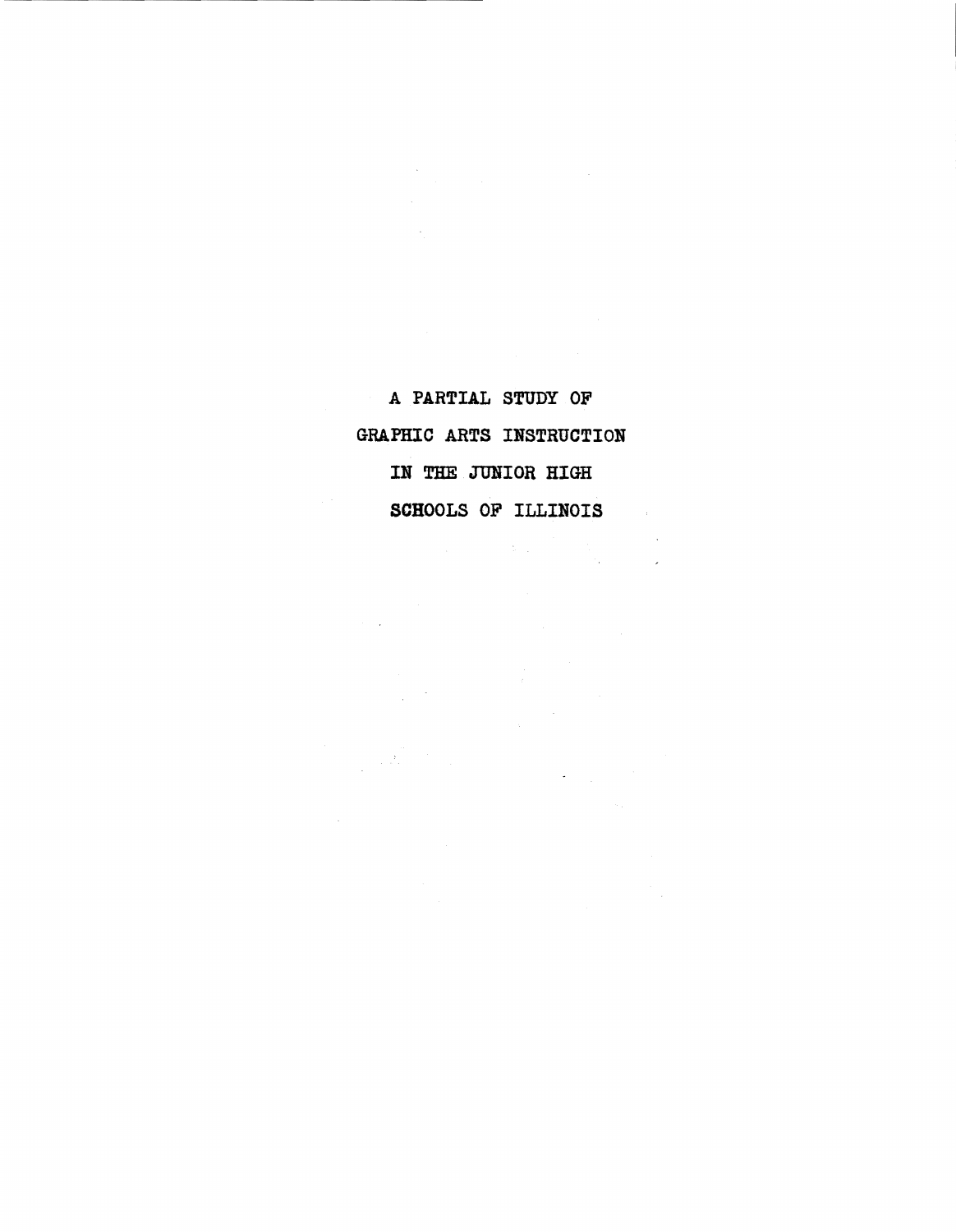A PARTIAL STUDY OF GRAPHIC ARTS INSTRUCTION IN THE JUNIOR HIGH SCHOOLS OF IBLINOIS

By

B. H. FRANKLIN

Submitted in partial fulfillment of the Requirements

tor the Degree

Master of Science in Education

EASTERN ILLINOIS STATE COLLEGE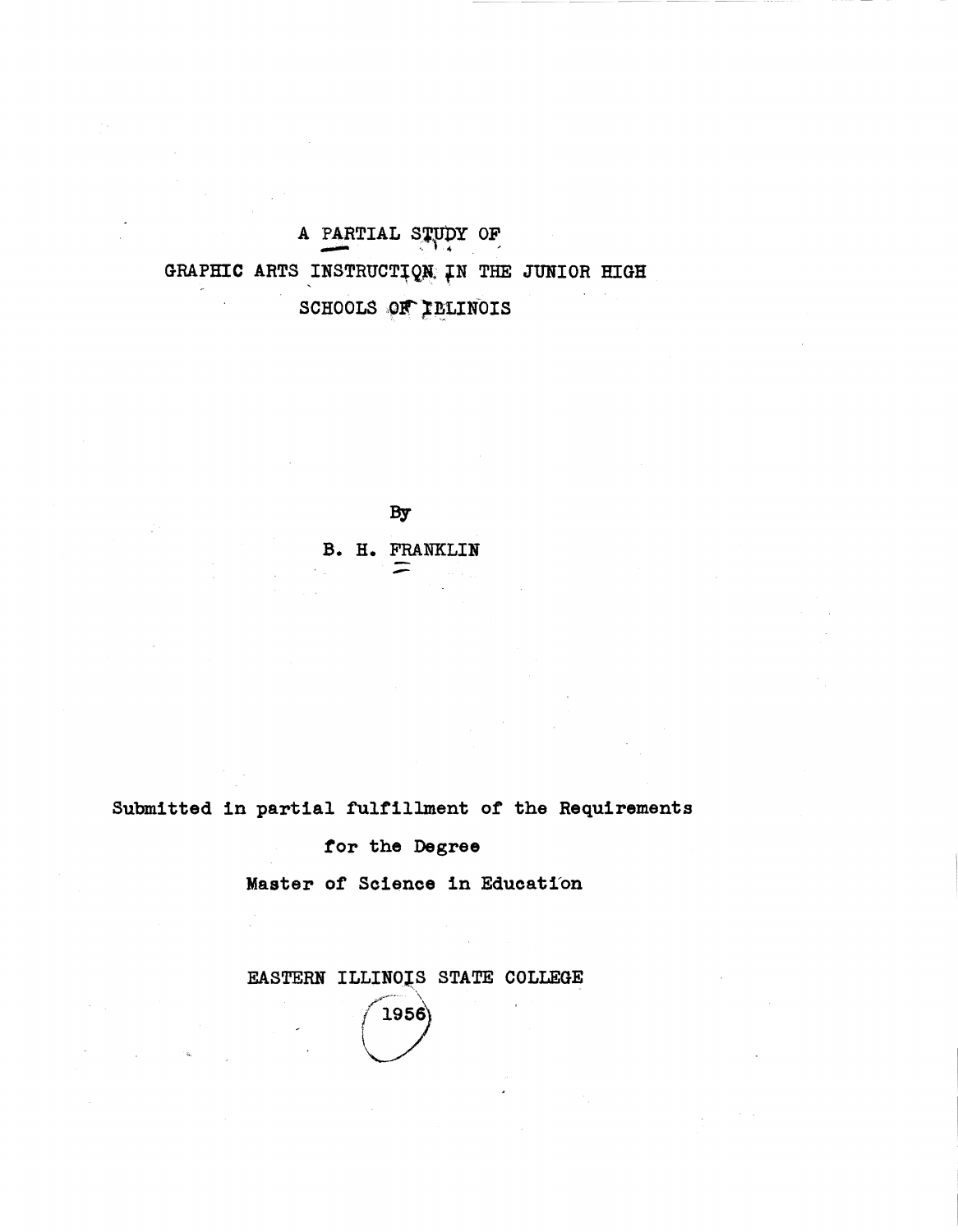# TABLE OF CONTENT

 $\frac{1}{2} \int_{\mathbb{R}^3} \left| \frac{d\mathbf{x}}{d\mathbf{x}} \right|^2 \, d\mathbf{x} = \frac{1}{2} \int_{\mathbb{R}^3} \left| \frac{d\mathbf{x}}{d\mathbf{x}} \right|^2 \, d\mathbf{x}$ 

 $\label{eq:2} \frac{1}{\sqrt{2}}\int_{0}^{\infty}\frac{dx}{\sqrt{2\pi}}\,dx\leq \frac{1}{\sqrt{2}}\int_{0}^{\infty}\frac{dx}{\sqrt{2\pi}}\,dx$ 

 $\overline{M}_{\rm eff}$ 

 $\label{eq:2.1} \frac{1}{2} \sum_{i=1}^n \frac{1}{2} \sum_{j=1}^n \frac{1}{2} \sum_{j=1}^n \frac{1}{2} \sum_{j=1}^n \frac{1}{2} \sum_{j=1}^n \frac{1}{2} \sum_{j=1}^n \frac{1}{2} \sum_{j=1}^n \frac{1}{2} \sum_{j=1}^n \frac{1}{2} \sum_{j=1}^n \frac{1}{2} \sum_{j=1}^n \frac{1}{2} \sum_{j=1}^n \frac{1}{2} \sum_{j=1}^n \frac{1}{2} \sum_{j=1}^n \frac{$ 

 $\label{eq:2.1} \frac{1}{\sqrt{2\pi}}\int_{0}^{\infty}\frac{1}{\sqrt{2\pi}}\left(\frac{1}{\sqrt{2\pi}}\right)^{2\alpha} \frac{1}{\sqrt{2\pi}}\int_{0}^{\infty}\frac{1}{\sqrt{2\pi}}\frac{1}{\sqrt{2\pi}}\frac{1}{\sqrt{2\pi}}\frac{1}{\sqrt{2\pi}}\frac{1}{\sqrt{2\pi}}\frac{1}{\sqrt{2\pi}}\frac{1}{\sqrt{2\pi}}\frac{1}{\sqrt{2\pi}}\frac{1}{\sqrt{2\pi}}\frac{1}{\sqrt{2\pi}}\frac{1}{\sqrt{2\pi}}\frac{$ 

| I.            | Introduction<br>2                                                                                                              |
|---------------|--------------------------------------------------------------------------------------------------------------------------------|
| II.           | Purpose of the study $\cdots$ .<br>3                                                                                           |
| III.          | Preliminary procedure<br>3                                                                                                     |
| IV.           | 6<br>Results of the questionnaire $\cdots$ .                                                                                   |
| $V_{\bullet}$ | $\overline{7}$<br>Areas of graphic arts taught                                                                                 |
| VI.           | Conclusion<br>9<br>$\begin{array}{cccccccccc} \bullet & \bullet & \bullet & \bullet & \bullet & \bullet & \bullet \end{array}$ |
| VII.          | Recommendations<br>10                                                                                                          |
| VIII.         | - 11<br>Appendices.                                                                                                            |
|               | A. Questionmaire                                                                                                               |
|               | B. Suggested Junior High School Course<br>of study in Graphic Arts                                                             |
| IX.           | Suggested Junior High School Course of<br>Study in Graphic Arts<br>12                                                          |

 $\label{eq:2.1} \mathcal{L}_{\mathcal{A}}(\mathcal{A}) = \mathcal{L}_{\mathcal{A}}(\mathcal{A}) = \mathcal{L}_{\mathcal{A}}(\mathcal{A})$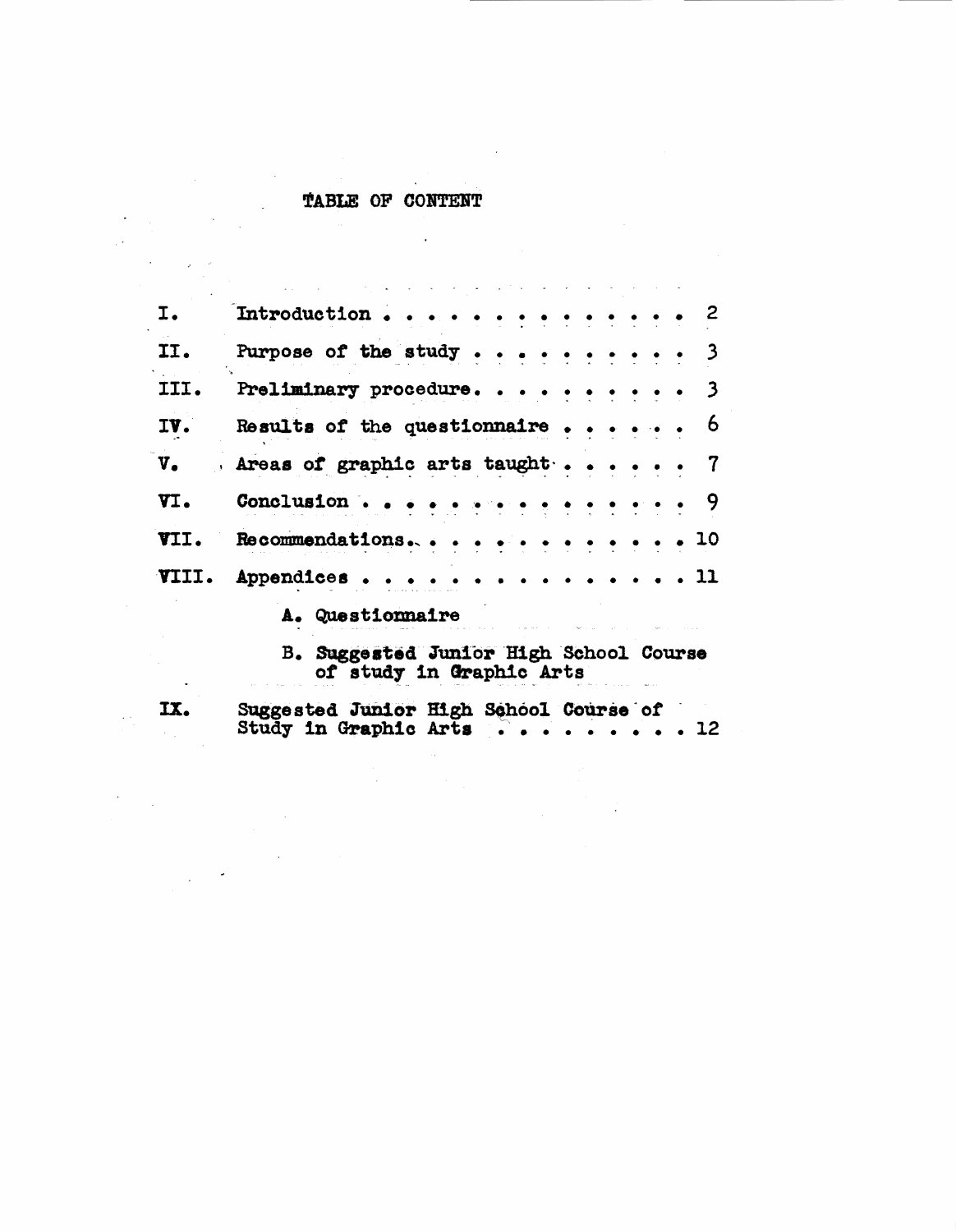#### I. INTRODUCTION

In the State of Illinois a number of junior high schools teach graphic arts as a part of their industrial arts program. Answers to the following questions would be valuable in advancing the program of graphic arts in the junior high school and of assistance to the graphic arts instructors in planning their instructional programs. "What should be included in the junior high area of graphic arts?" "Should it include areas which are taught in the senior high school?" "Should it overlap in certain areas the instructional program of the senior high school or should it include areas which are not ordinarily taught in that school?"

> Many administrators see the need for coordinating the elementary and high school programs of industrial arts as a continuous program to eliminate the gaps and laps which have existed under different organization. Community unit superintendents and other<br>administrators have experienced difficulty in finding pertinent, usable information on how to improve industrial arts programs at this level. There is relatively little pub- lished material available upon which these administrators can draw. This lack of ready information has sometimes resulted in the establishment or continuance or traditional "manual training" programs. The increased emphasis upon industrial arts at the elementary level is comparatively new to the whole educational picture. **As a** result, there is some lack *ot* agreement among teachers and administrators as to what should be offered in such a program. 1

Industrial Education, Industrial Arts in Grades Seven and Eight, Series A\*Bulletin No. 140 pp. 10 - 11 July 1953 and Eight, Series A\*Bulletin No. 140 pp. 10 - 11 July 19<br>State of Illinois Board of Vocational Education, Spring-<br>field, Ill.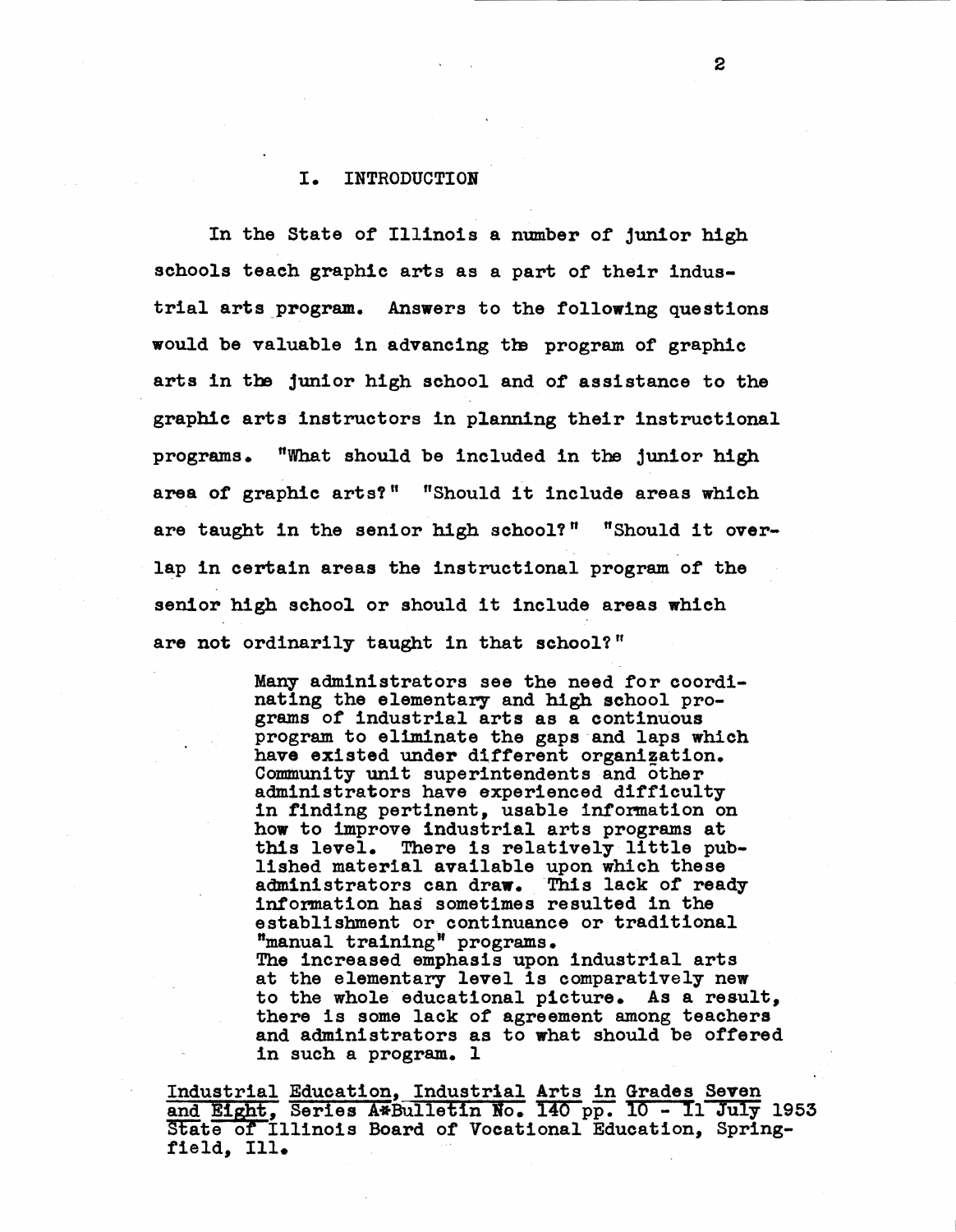Much has been written pertaining to the subject matter of' a senior high school graphic arts program. Very little, if anything has been written about the content of graphic arts in the junior high school. Since-more and more schools are adding graphic arts to their industrial arts curriculum, it seemed pertinent to-investigate the situation in Illinois with the thought that definite information of a constructive nature might be obtained.

#### II. THE PURPOSE OF STUDY

The purpose of the study was to find out what areas of' graphic arts are being taught in the junior high school of Illinois, on what grade levels the different areas are being taught, and the approximate amount of time being devoted to each **area.** 

#### III. PRELIMINARY PROCEDURE

A letter sent to the State Office of Vocational Education in Springfield requesting a list of the junior high schools offering printing and the instructor's name in each school provided the information that such a list was not available. It was suggested that a list of the junior high schools be compiled from the Illinois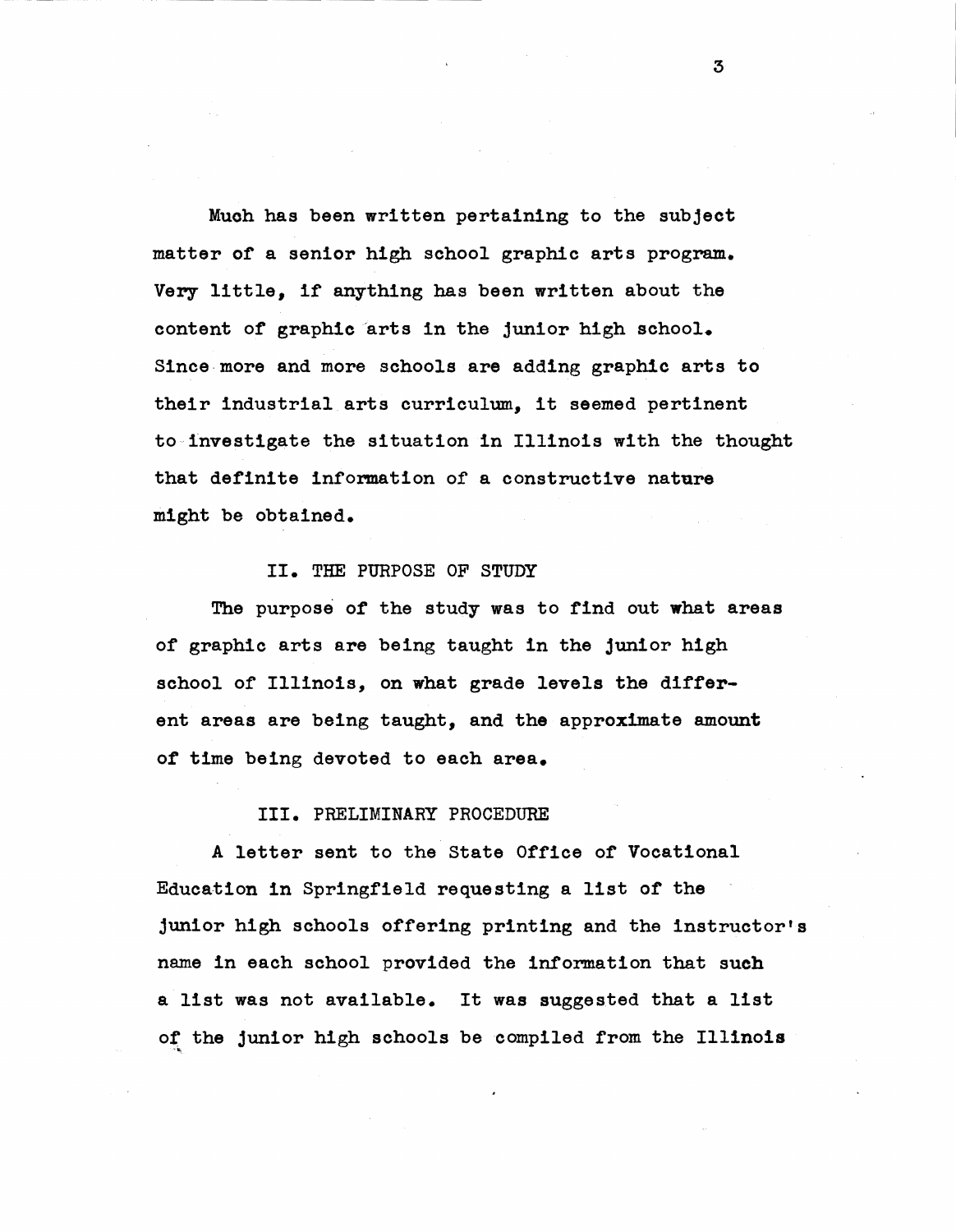School Directory; also that a letter to each county superintendent for, this information might be another available source.

After considering the problem, it was decided that the simplest and quickest method of compiling the list would be to consult the Illinois School Directory.

The Illinois School Directory had 239 junior high schools listed with the number of teachers. The smaller schools which had less than 20 teachers **were** eliminated for this purpose, the thought being that the smaller schools would in all probability not have the physical plant nor the teaching personnel for graphic arts. In addition to this list of schools, additional names were secured from "The Survey of Graphic Arts Education in Schools and Colleges of the United States," conducted jointly by the "Education Council of the Graphic Arts Industries, Inc." **which** lists schools and instructors teaching graphic arts in the State of Illinois. From these two sources a list was compiled of the names of apparent graphic arts instructors and of administrators of those schools that might have a large enough teaching **staff** to include graphic arts as a part *ot* their industrial arts program. A questionnaire was constructed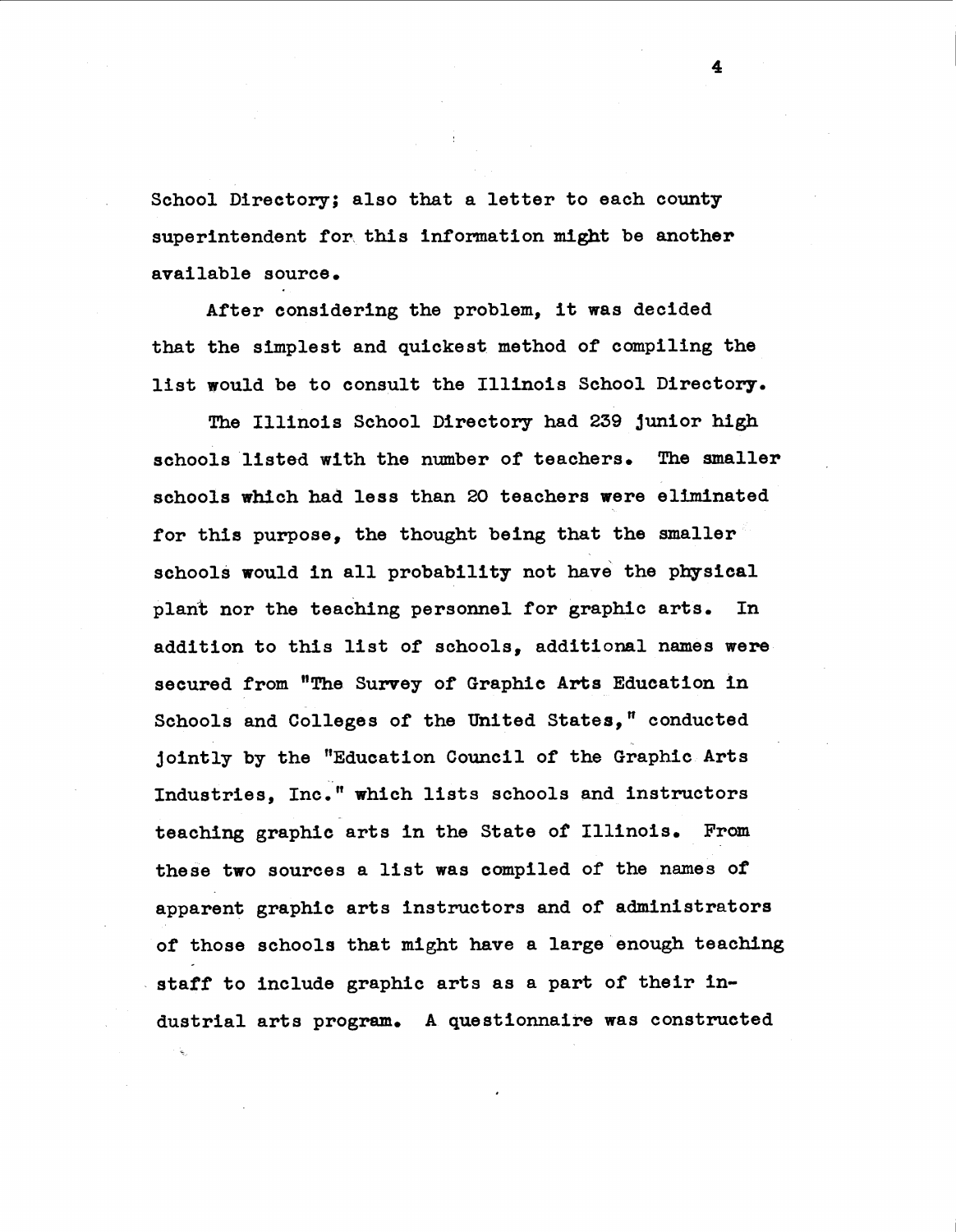(Appendix Part A) and mailed to the administrators marked, "Attention Ind. Arts Dept." Of the 239 junior high schools listed in the Illinois School Directory there were 61 that had a teaching staff of 20 or more teachers. From the Survey of Graphic Arts Education, the names of 14 additional schools were secured. From the two listings there was a total of 75 schools to which questionnaires were sent.

Included is a map showing the location of the schools to which questionnaires were sent. Those circled are the ones from which responses were received.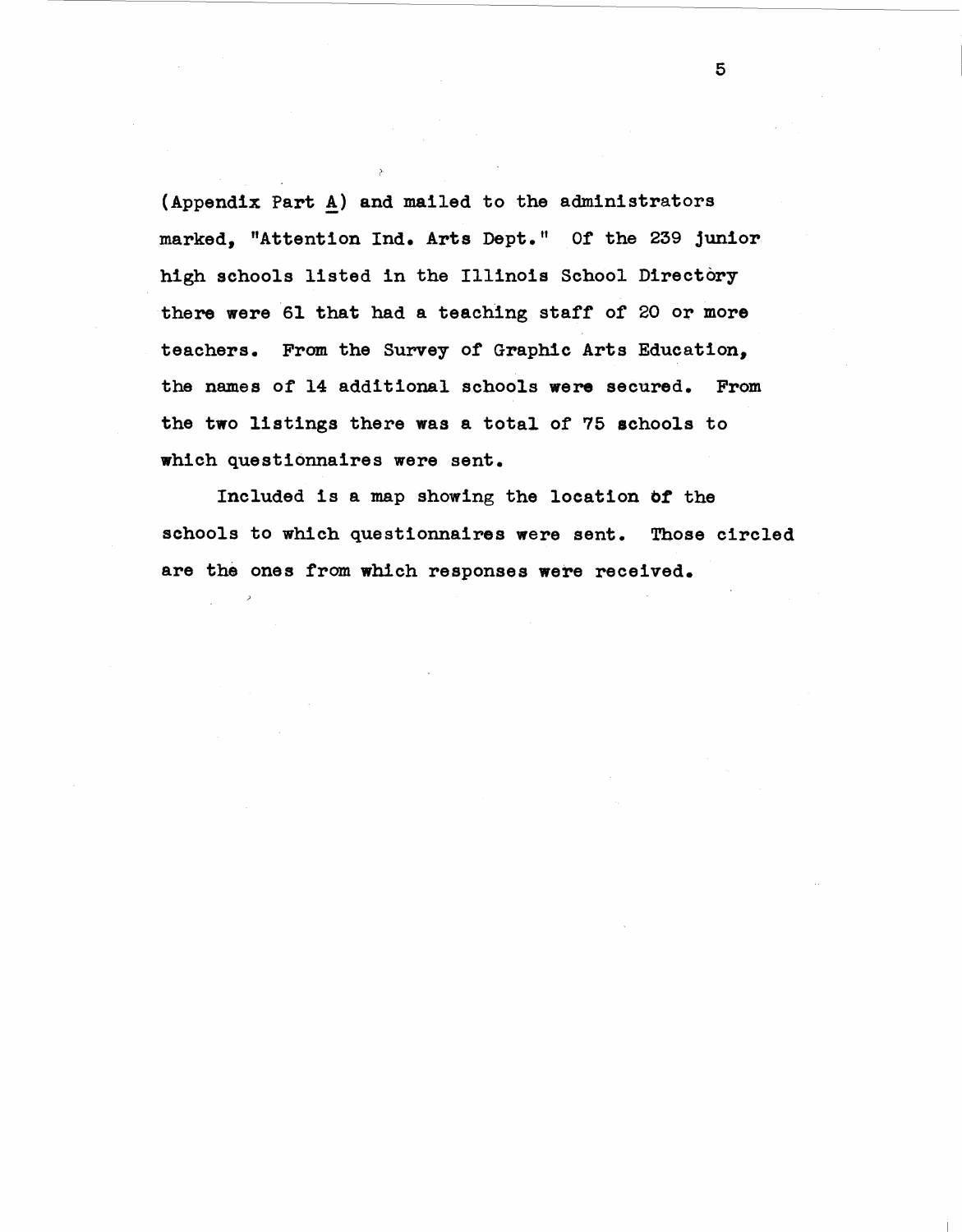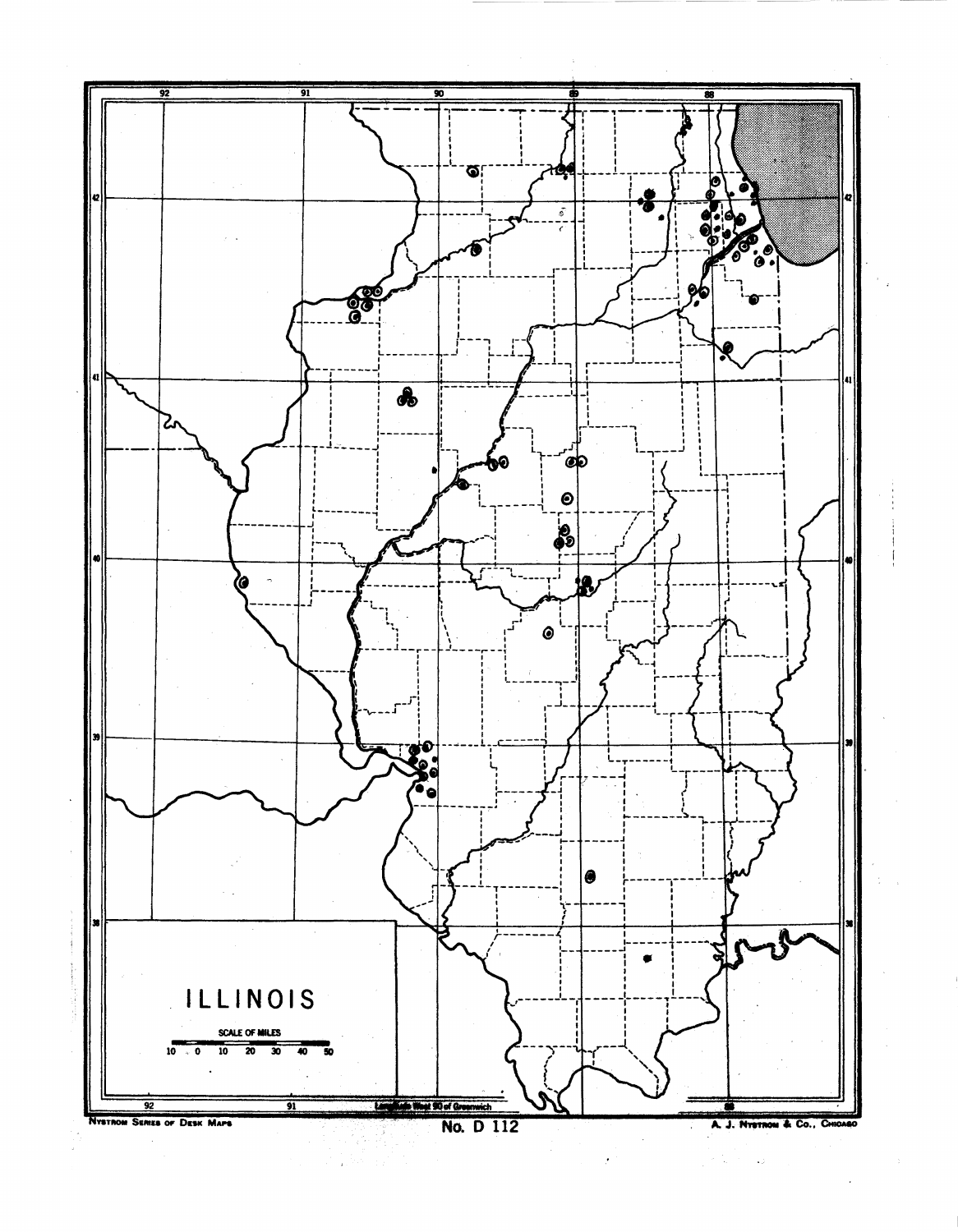#### IV RESULTS OF THE QUESTIONNAIRE

This study was not intended to be statistically detinitive. The number or schools queried was small, and the number of replies received, while satisfactory, do not warrent statistical treatment. There were 54 replies received, or 74% of questionnaires sent out.

6

From replies to the questionnaire it was established that eighteen schools teach graphic arts in the 7th and 8th grades only, while thirteen schools teach it in the 9th grade only.

The period of contact with graphic arts varied from two **week** to thirty-six **weeks.** The majority or schools (18), however, seemed to require either six, nine, or eighteen, weeks or work in this field.

The length of the class periods varied just as did the length of the courses, although the variations were not as great. The periods varied from 40 to 90 minutes. There were tive schools that uses 60-minute periods while eight schools showed periods ranging trom 50 to 55 minutes.

The number of class periods per week again differed but for the majority of the schools responding 5 periods per week appeared to be customary.

Most junior high schools provided contact with graphic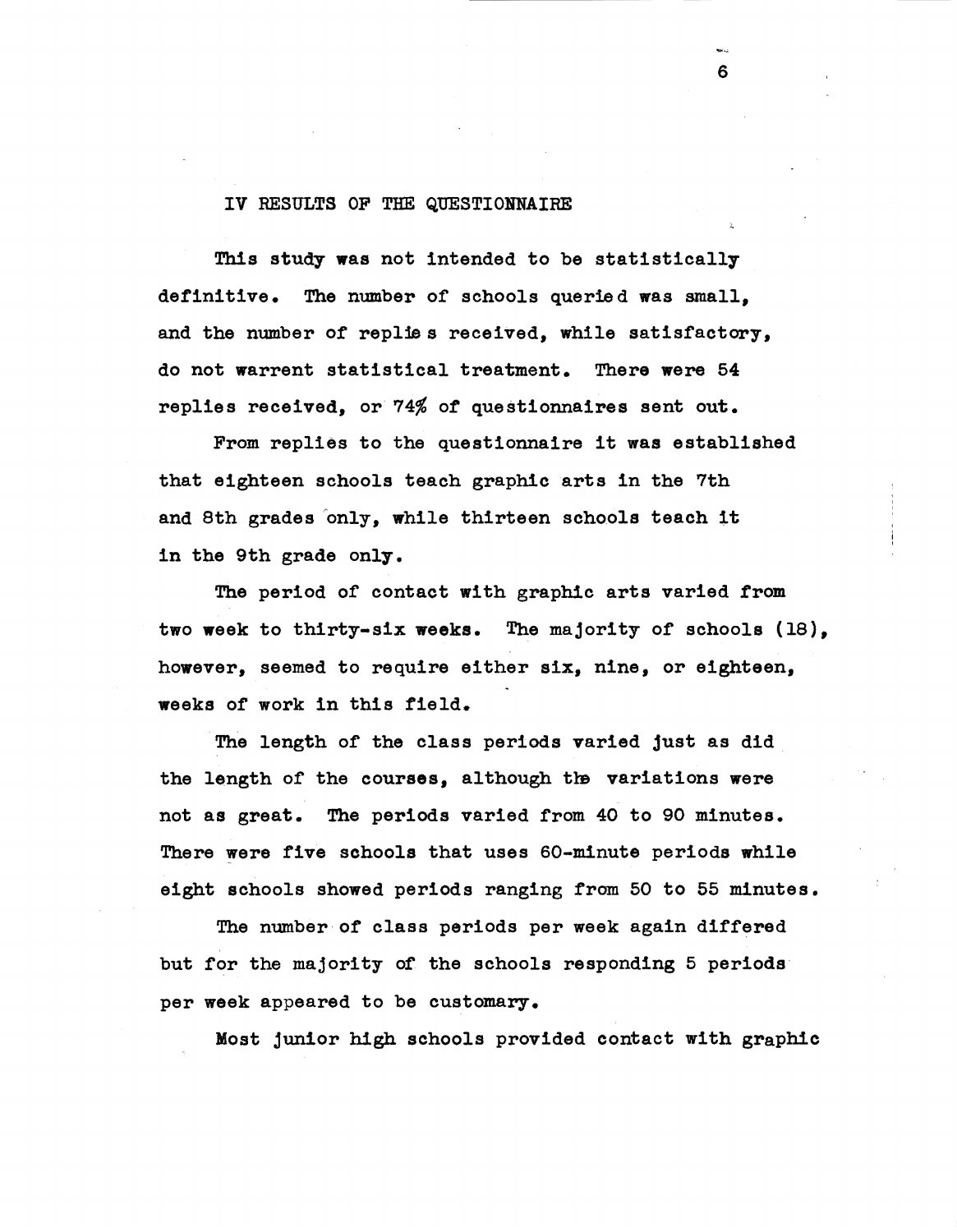arts for either one or two semesters, only one school indicating that it offered as much as six semesters.

"Are printing courses taught in the junior high school?" Twenty schools answered "yes," while four **answered** "no."

"Is graphic arts taught as a unit of a general shop course in the junior high school?" In 16 schools, areas of graphic arts are covered as a part of general shop. Nine schools did not teach it as a part of the general shop.

#### V. AREAS OF GRAPHIC ARTS TAUGHT

In all responses from schools that were teaching graphic arts, hand composition was included. While 20 schools also included platen press work, other areas which were also mentioned included linoleum block cutting, bookbinding and **silk** screen printing in that order.

Rubber stamp making, paper making, and duplicating processes were taught by one school each. There were no schools teaching dry-point etching. However, three schools indicated other activities which were taught, such as blue printing and photography.

The amount of time spent in the various areas ranged

7

------------------------- ---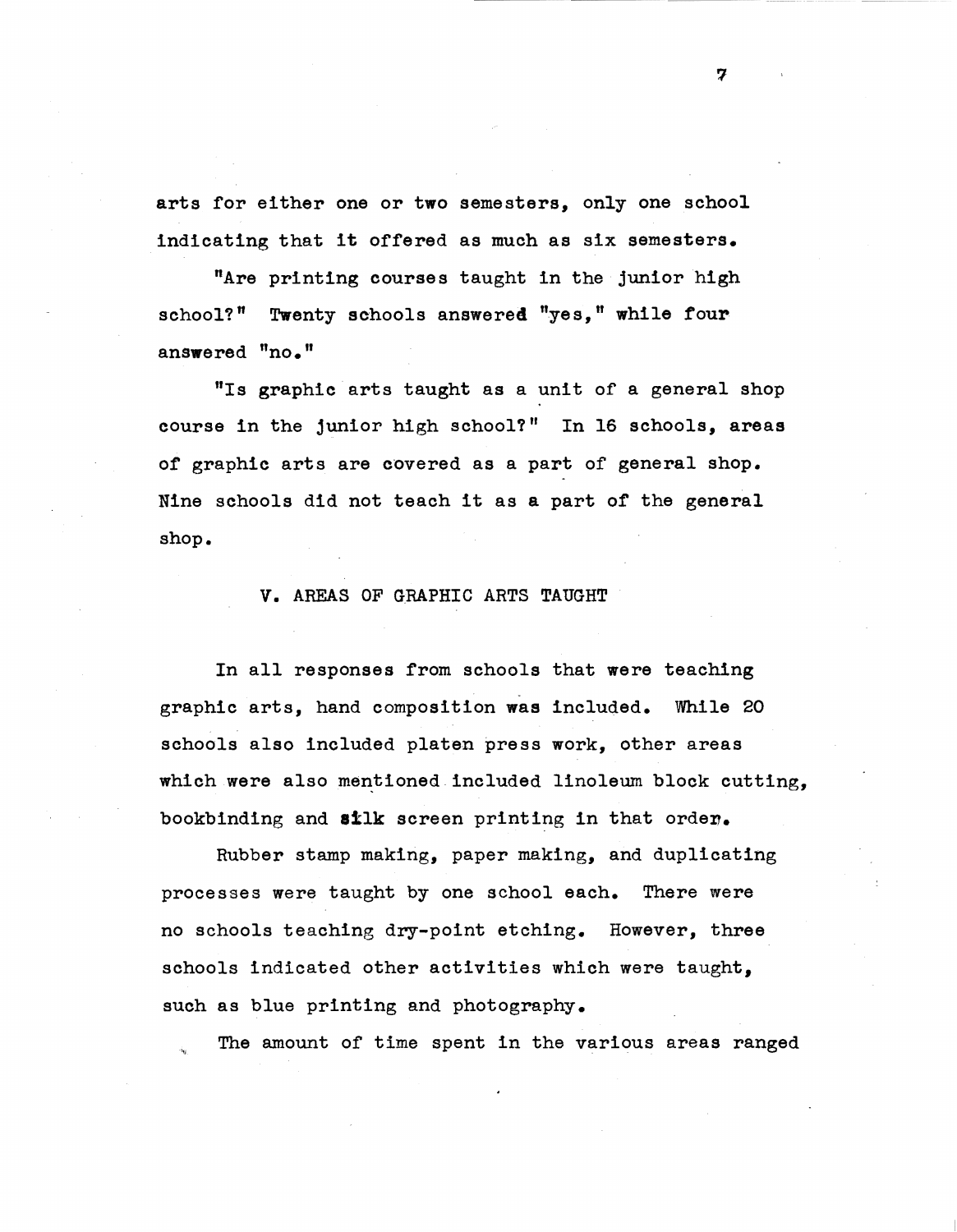#### as indicated below:

- A. HAND COMPOSITION: 1/2 to 3/4 of the available time.
- B. PLATEN PRESSWORK: 1/4 to 1/2 of the available time.
- c. BOOKBINDING: 1/3 to 1/2 or the available time.
- D. SILK SCREEN PRINTING: 1/4 to 1/3 of the available time.
- E. LINOLEUM BLOCK CUTTING: 1/3 to l/2 or the available time.
- F. RUBBER STAMP MAKING: Only one school indicated work in this area. Approximately 1/12 or the 36-week course was spent in this **area.**
- G. PAPERMAKING: One affirmative response was **received** without indicating the time spent in this area.
- H. DRY-POINT ETCHING: No affirmative response.
- I. DUPLICATING PROCESSES: One affirmative response (the same as in F above) and indicating that approximately  $1/12$  of the 36-week course was spent in this area.
- J. OTHER ACTIVITIES: 1/4 to 1/2 of the course time spent in other activities which included such areas as blue. printing and photography.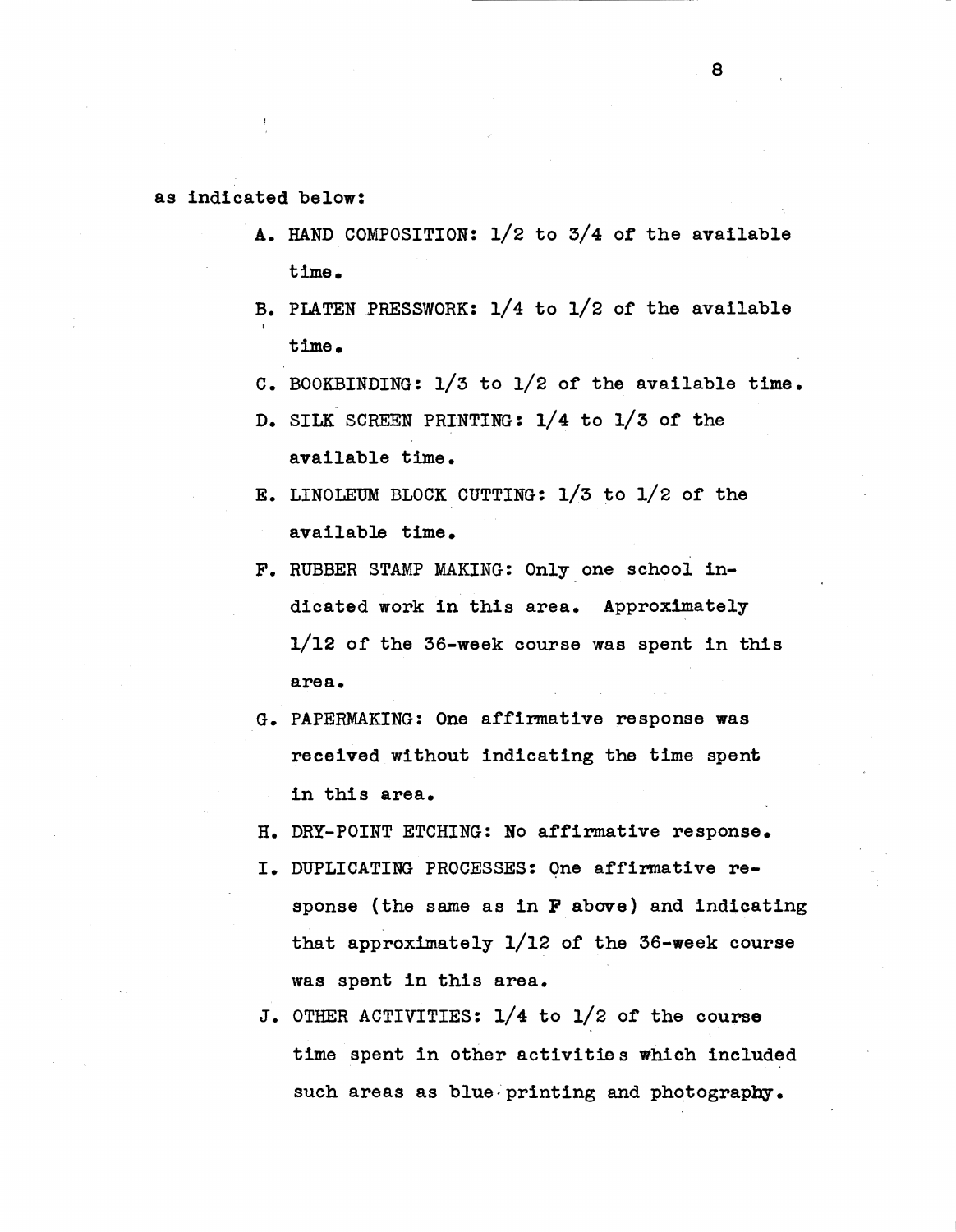#### VI. CONCLUSIONS

The following conclusions seem justifiable from the results of this study:

- 1. No particular area or activity (excluding hand composition and presswork) appeared preferable for junior high school students. Actually any of the areas listed could be included in any of the three junior high school grades.
- 2. Most of the junior high schools which include graphic arts are teaching only in the five areas normally considered basic to the printing industry, namely: hand composition, presswork, bookbinding, silk screen printing and linoleum block cutting.
- 3. Too little experimentation is being done with related graphic arts activities, such as: rubber stamp making, papermaking, duplicating processes (spirit, stencil and gelatine) dry-point etching and other activities.
- 4. General shop activities do not usually include the graphic arts activities.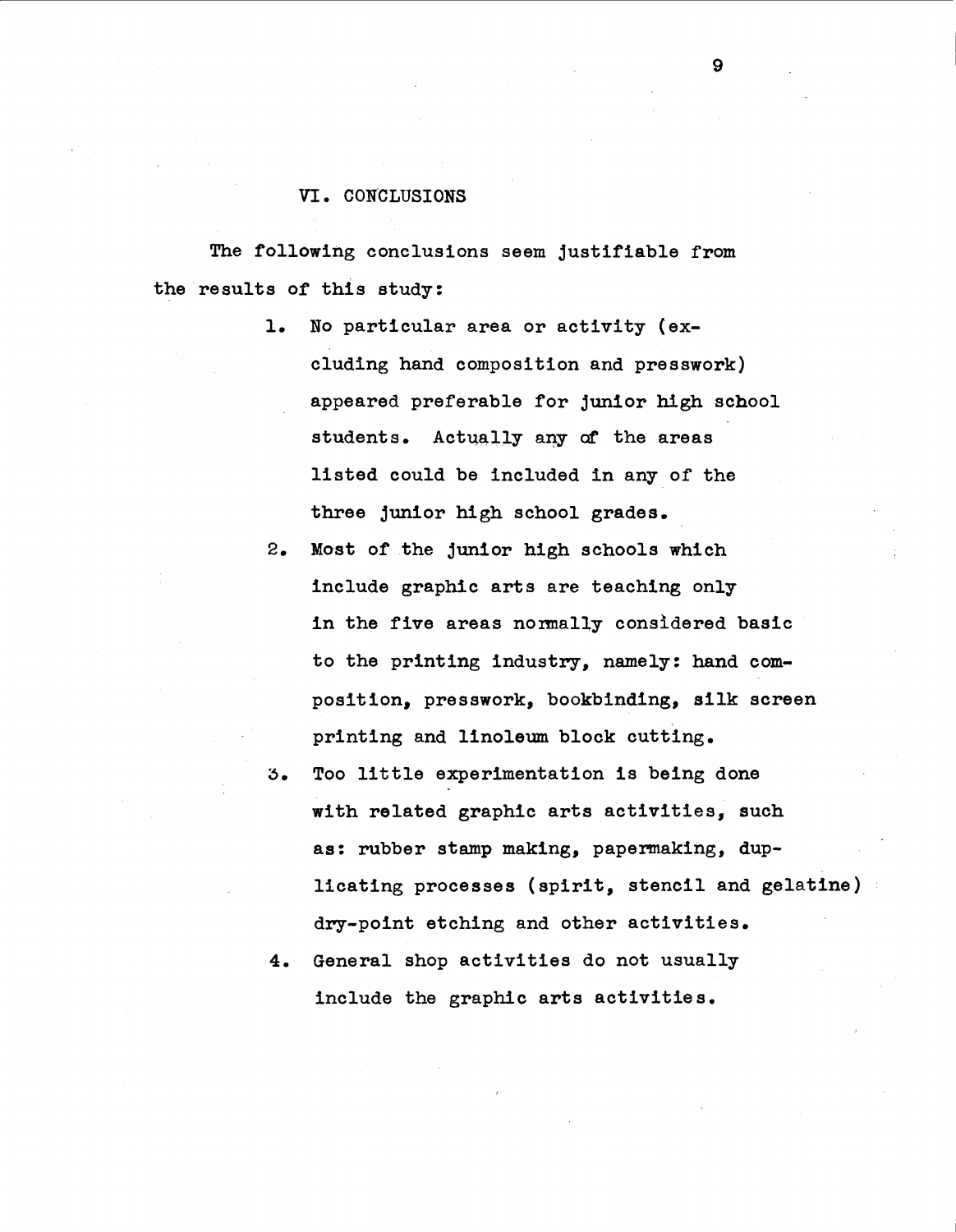#### **VII.** RECOMMENDATIONS:

Not much in all probability can be done about the length of the course, the length of the class periods or the number of class periods per week, but the content of a junior high school graphic arts course can be chosen so as to give the students a much broader picture than they appear to be getting, according to the responses, which were received on the questionnaire.

Hand composition on this level of education should be held to a minimum to accomplish the purpose of such instruction.

Permit the senior high school to provide the chief instruction in the usual activities of printing, such as hand composition and platen presswork. Use the junior high school graphic arts course to introduce and interest the students by contact with phases not generally taught in senior high school courses.

The information secured in this study could well be used as a basis for a State-sponsored workshop in graphic arts for the junior high school. It would be the intent of such a workshop to examine objectively present content of such courses and to propose expansion, revisions,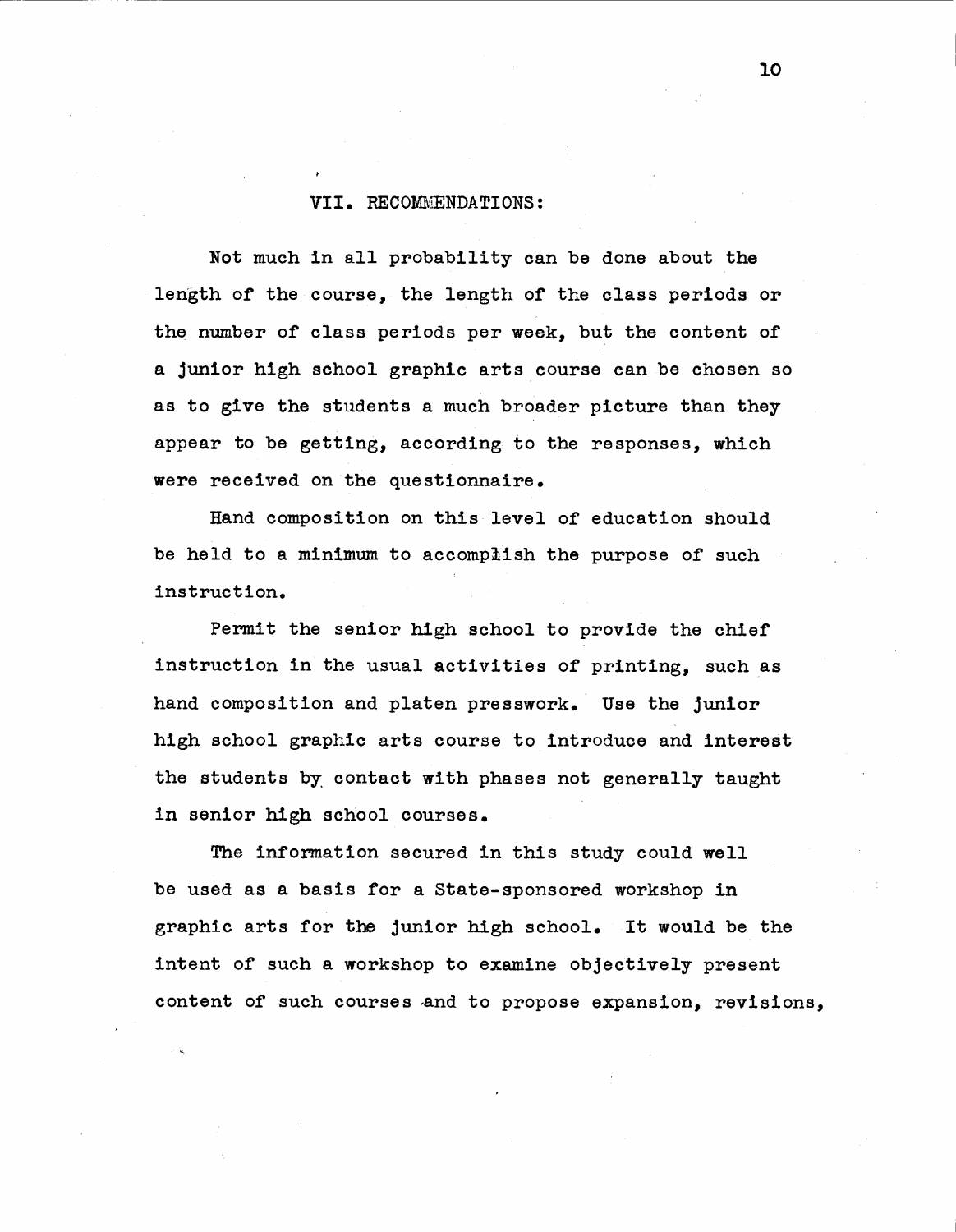or deletions in presently conducted graphic arts courses. A suggested State course of study in graphic arts for junior high schools might well evenuate from such a workshop.

**As** an additional provocative basis for discussion, the author suggests a proposed course of study in the (Appendix, Part B). The content is both a result of the present study and of his own experiences in the field.

#### **VIII.** APPENDICES

A. Questionnaire

B. Suggested Junior High School Course of Study in Graphic Arts.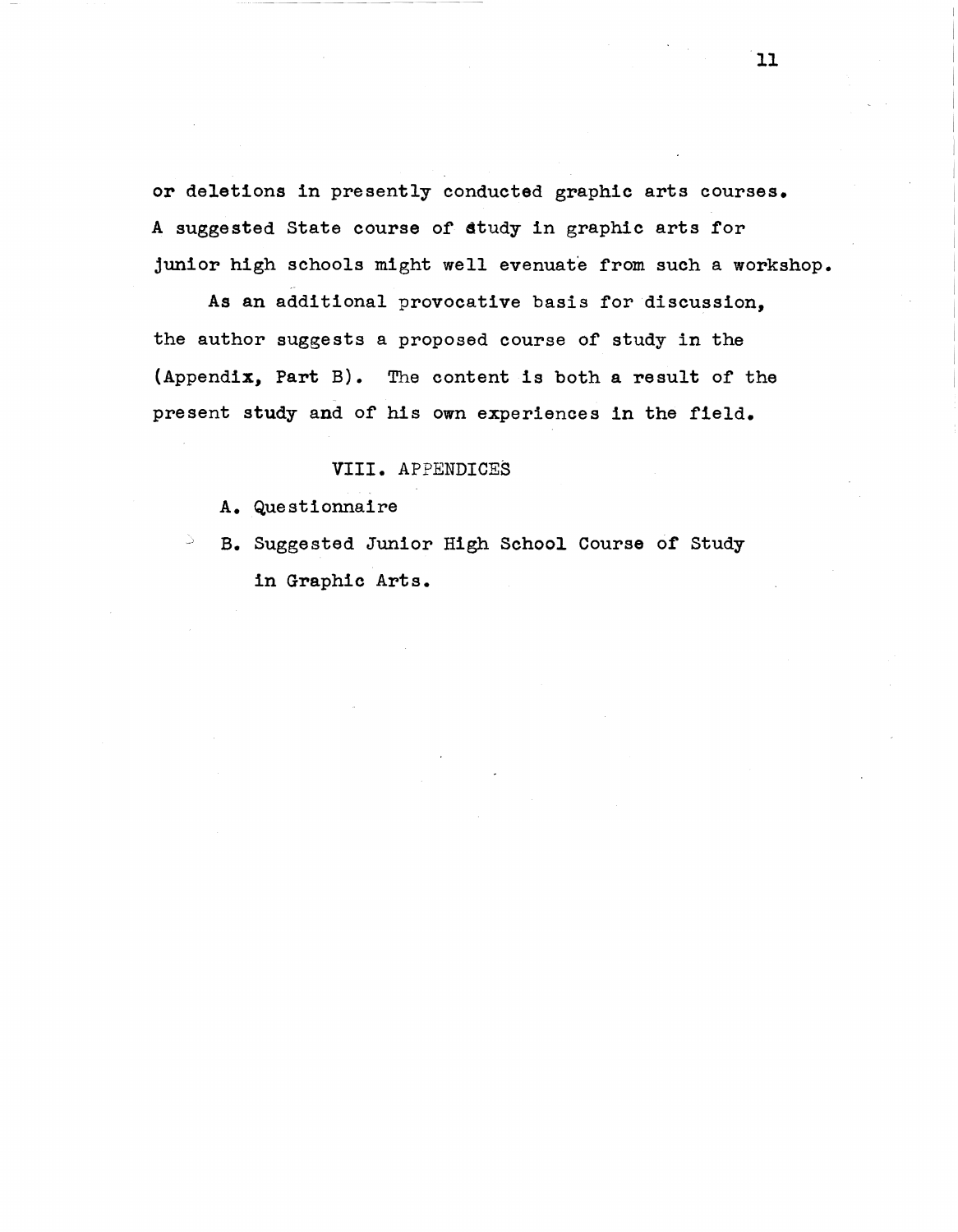Dear Mr. <u>\_\_\_\_\_\_\_\_\_\_\_\_\_\_\_\_\_\_\_\_\_\_\_\_\_\_\_\_\_\_\_\_\_</u>:

I am attempting to conduct a partial survey of graphic arts as taught in the Junior High Schools of Illinois. This is being done as part of the requirements for a Master's Degree at Eastern Illinois State College, and under the direction of Dr. Russell E. Landis. It is hoped that the results may provide the basis for a State instructional outline for graphic arts in the Junior High Schools of Illinois, and also to inform graphic-arts teachers in Illinois of present practices and trends in Illinois.

Your cooperation in completing and returning this questionnaire at your earliest convenience will be appreciated by me.

Sincerely yours,

B.H.Franklin

| Name of school entertainment             | Location                                                                                                                                                                                                                                                                                                                                                                                                                                                                                                                                                                    |
|------------------------------------------|-----------------------------------------------------------------------------------------------------------------------------------------------------------------------------------------------------------------------------------------------------------------------------------------------------------------------------------------------------------------------------------------------------------------------------------------------------------------------------------------------------------------------------------------------------------------------------|
| Instructor                               | Title                                                                                                                                                                                                                                                                                                                                                                                                                                                                                                                                                                       |
| as required.)                            | (Please encircle proper answer or fill in with requested information                                                                                                                                                                                                                                                                                                                                                                                                                                                                                                        |
|                                          | Grade or grades in which graphic arts is taught. 7th 8th 9th                                                                                                                                                                                                                                                                                                                                                                                                                                                                                                                |
| Length of course in weeks. 6 9 12 18 36  |                                                                                                                                                                                                                                                                                                                                                                                                                                                                                                                                                                             |
|                                          | Length of class period. . Number of class periods per week.                                                                                                                                                                                                                                                                                                                                                                                                                                                                                                                 |
|                                          | Number of semesters graphic arts is offered ______. Are printing                                                                                                                                                                                                                                                                                                                                                                                                                                                                                                            |
|                                          | courses taught in the junior high school? Yes No Is graphic arts                                                                                                                                                                                                                                                                                                                                                                                                                                                                                                            |
|                                          | taught as a unit of a general-shop course in the junior high school? Yes No                                                                                                                                                                                                                                                                                                                                                                                                                                                                                                 |
| level in which that activity is taught.) | (In the list of graphic-arts activities given below, please indicate the<br>following information: In the first column, which activities are taught<br>in the junior high school; in the second column, the approximate amount<br>of class time allotted to each activity: in the third column, the grade<br>1. 2. 3.<br>1.2.3.                                                                                                                                                                                                                                             |
| A. Hand composition                      | F. Rubber Stamp making                                                                                                                                                                                                                                                                                                                                                                                                                                                                                                                                                      |
| B. Platen presswork                      | G. Papermaking<br>$\begin{array}{c}\n\bullet \\ \hline\n\end{array}$                                                                                                                                                                                                                                                                                                                                                                                                                                                                                                        |
| C. Bookbinding                           | H. Dry-point etching<br>$\begin{array}{ccccccccc}\n\hline\n\end{array} \qquad \begin{array}{ccccccccc}\n\hline\n\end{array} \qquad \begin{array}{ccccccccc}\n\hline\n\end{array} \qquad \begin{array}{ccccccccc}\n\hline\n\end{array} \qquad \begin{array}{ccccccccc}\n\hline\n\end{array} \qquad \begin{array}{ccccccccc}\n\hline\n\end{array} \qquad \begin{array}{ccccccccc}\n\hline\n\end{array} \qquad \begin{array}{ccccccccc}\n\hline\n\end{array} \qquad \begin{array}{ccccccccc}\n\hline\n\end{array} \qquad \begin{array}{ccccccccc}\n\hline\n\end{array} \qquad$ |
| D. Silk screen printing                  | I. Duplicating processes                                                                                                                                                                                                                                                                                                                                                                                                                                                                                                                                                    |
| <b>B.</b> Linoleum block cutting         | (sprint, stench, gelatine)<br>J. Other activities                                                                                                                                                                                                                                                                                                                                                                                                                                                                                                                           |
| study will be sent to you.               | Thank you for your time and trouble. A summary of the results of this                                                                                                                                                                                                                                                                                                                                                                                                                                                                                                       |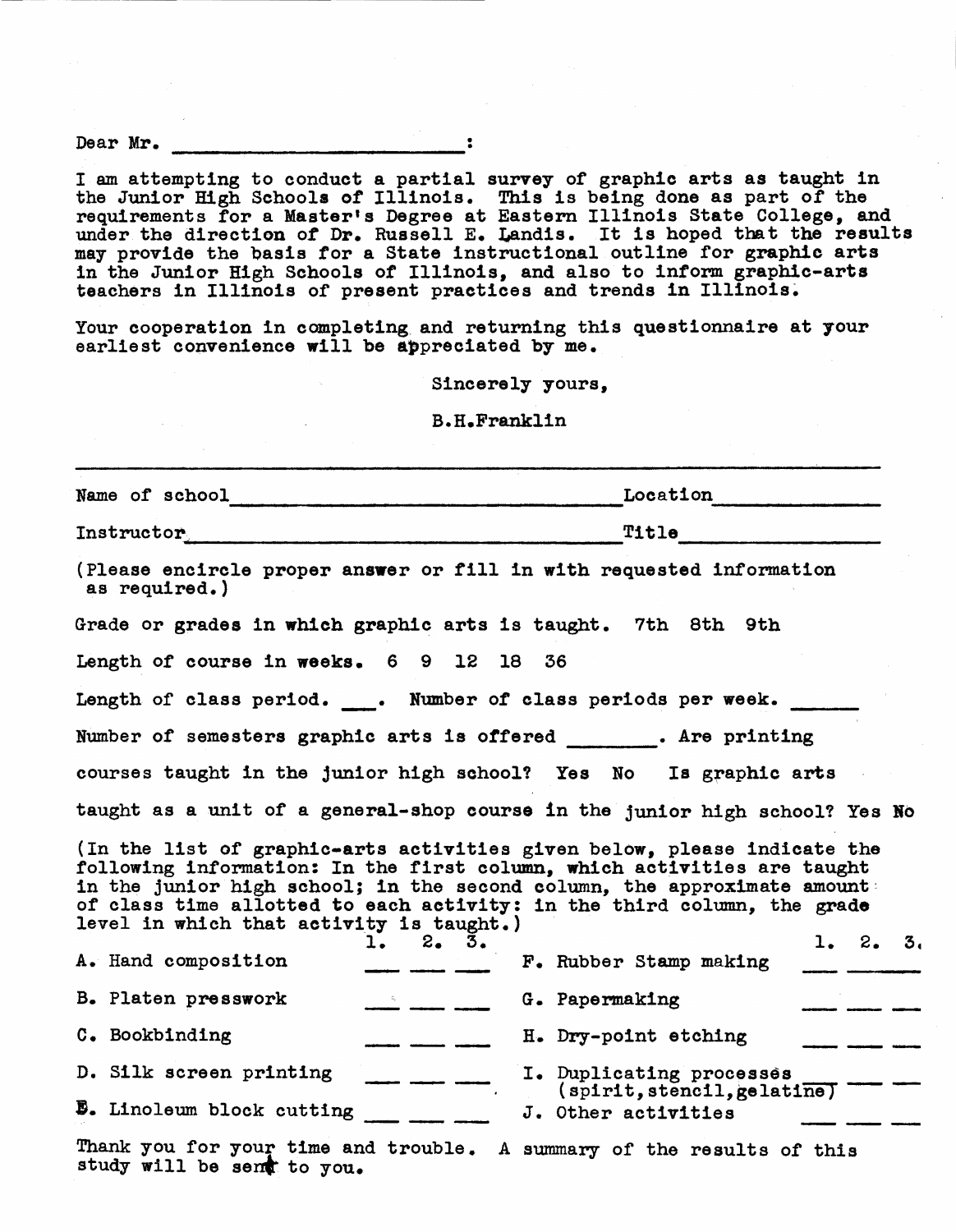IX. SUGGESTED JUNIOR HIGH SCHOOL

COURSE OF STUDY IN GRAPHIC **ARTS** 

A. Bookbinding

Information to be presented:

1. Historical background of bookbinding

2. Uses and importance of the binding processes

3. Kinds of materials used in binding

4. Care and use or books

s. Essential tools and equipment

6. Avocational possibilities

Operations to be learned:

1. Jogging, cutting, **gathering** and folding paper

2. **Make pads** 

3. Simple methods of sewing and stitching

4. Perforating

5. Gold and heat stamping

6. Numbering

7. **Safety** practices.

Suggested projects or exercises:

1. Make memo-pad

2. Bind a two ring notebook

3. Bind a photo-album

4. Bind a book made up of blank paper, or magazines

s. Repair a book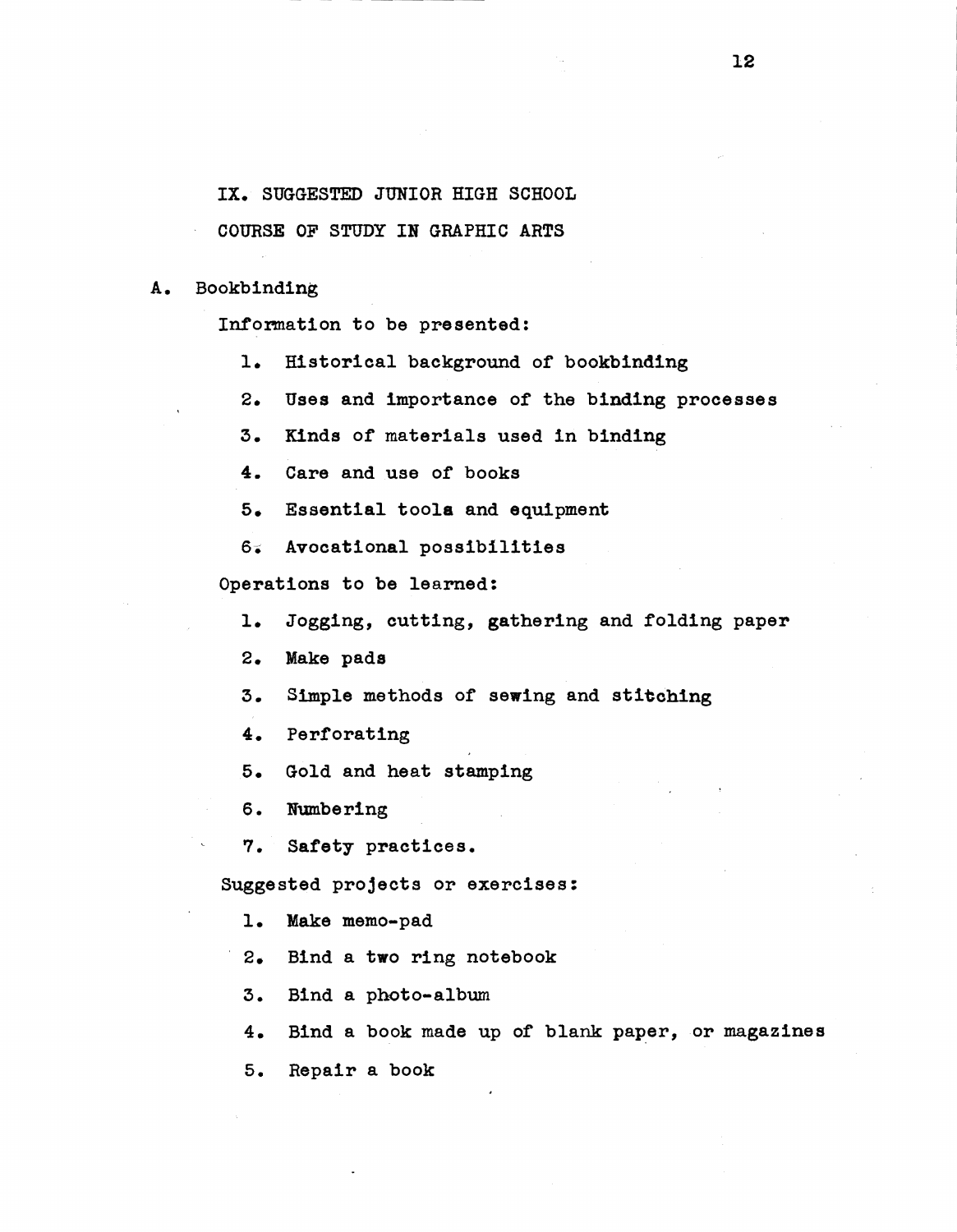#### B. Silk **screen** printing

Information to be presented:

- 1. Historical back ground of the screen process
- 2. Use and importance of the **screen** process
- 3. Kinds of stencil cloth and their functions
- **4.** Kinds of stencils and **their uses**
- 5. Printing media used
- 6. Elements of photography as applied to the screen process

Operations to be learned:

- 1. **Make** the various kinds of stencils
- 2. Adhere the various kinds of stencils
- 3. Print **with** paints and inks
- 4. Clean silk after using various kinds of stencils
- 5. Print on textiles
- 6. Safety practices

Suggested projects or exercises:

- 1. Design and print on photo-graph album
- 2. Design and print on T-shirt or some textile using textile paint.
- c. Linoleum block printing

Information to be presented:

- 1. Bistorical'background.of block printing
- 2. Uses of block prints in the printing industry
- 3. Kinds of materials used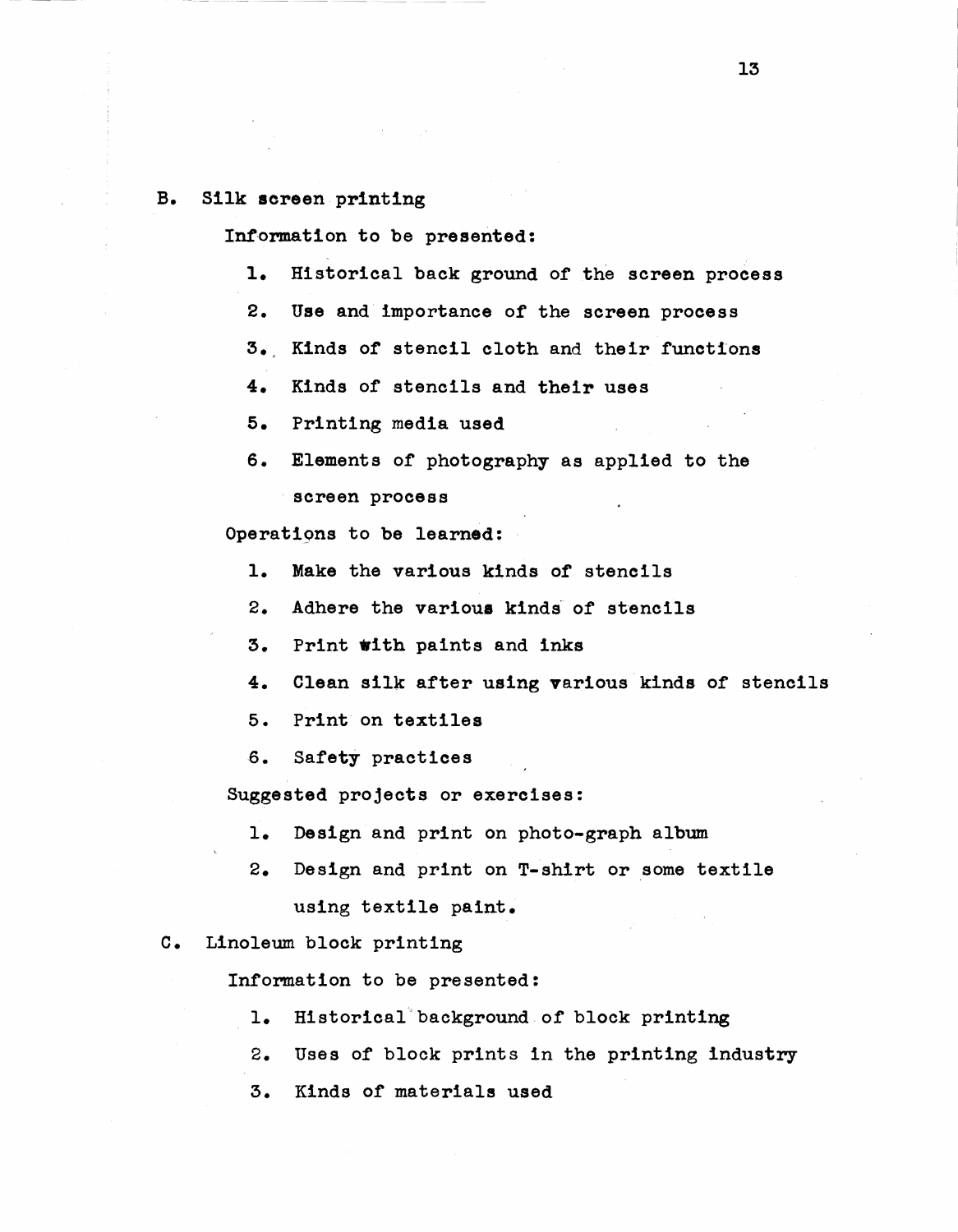Operations to be learned:

1. Make a design

2. Transfer the design to the block

3. Kinds of material used

Suggested projects or exercises:

1. **Make** a seasonal design, cut and print

- 2. **Make** a design and print on the fly-sheet of the photo album
- D. Rubber stamp making

Information to be presented:

- 1. Historical background of rubber stamp making
- 2. Kinds Of materials used
- 3. Essential tools and equipment
- 4. Avocational possibilities

Operations to be learned.:

- 1. Setting up the type for the job
- 2. Curing the rubber
- 3. Mounting the rubber stamp
- 4. Safety practices

Suggested projects or exercisea:

1. Make a rubber stamp of the students name and address

#### **E.**  Papermaking

 $\sim$ 

- Information to be presented:
	- 1. Historical background of papermaking
	- 2. Uses and importance of paper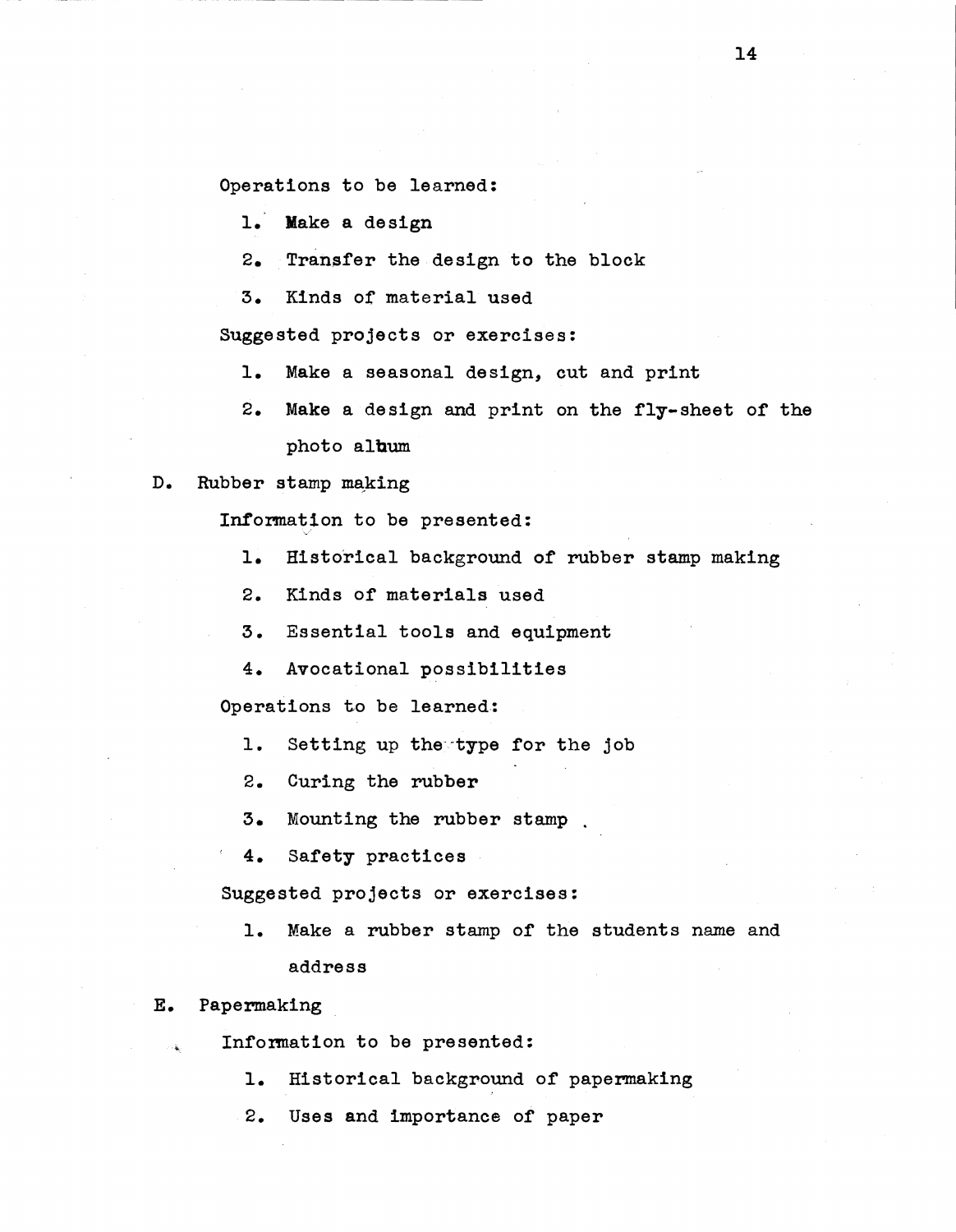- 3. Classification of paper
- 4. Various processes of papermaking
- 5. Selecting paper suitable for a specific printing job
- 6. Paper merchandising

Operations to be learned:

- 1. Obtain raw materials and make pulp
- 2. Mix color ingredients into pulp
- 3. Make the paper, drain, **size,** roll and dry
- 4. Safety practices

Suggested projects or exercises:

1. Make several sheets of paper and print on them by various methods

F. Duplicating processes {spirit, gelatin and stencil)

Information to be presented:

- 1. Historical back ground of the duplicating methods
- 2. Uses and importance of the duplicating processes
- 3. Kinds of stencils and spirit duplicating materials
- 4. Inks and paper used for duplicating

Operations to be learned:

- 1. Prepare art and copy for the various duplicating **processes**
- 2. Make the various kinds of stencils and spirit **masters**
- 3. Print copies with the various duplicators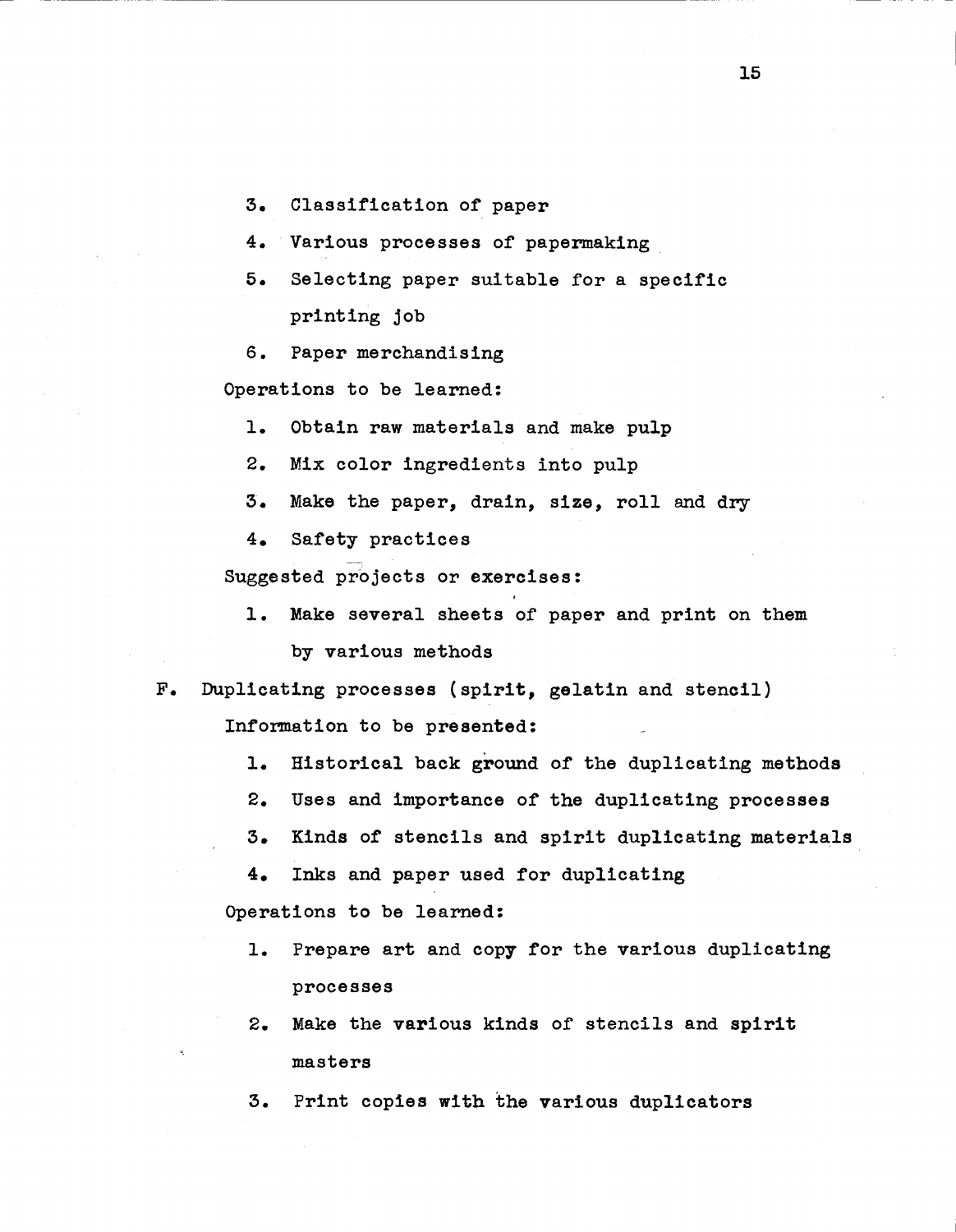4. Safety practices

Suggested projects or **exercises:** 

- 1. Design and print on a spirit duplicator
- 2. Design and print on a stencil duplicator
- 3 •. Design and print on a gelatin duplicator
- G. Photography
	- Information to be presented:
		- **1.** History of photography
		- **2.** Principles of camera operations
		- **3.** Principles of exposure
		- **4.** Principles *ot* lighting
		- **5.** Principles **of** developing
		- 6. Principles of print and enlargement making
	- **7.** Relation of photography to the graphic arts Operations to be learned:
		- 1. Operate cameras or various types
		- 2. Use various lighting methods
		- 3. Develope films
		- 4. Safety practices

**Suggested** projects or exercises:

- 1. Make and operate a pin-hole camera
- 2. Complete a photographic assignment (indoors and outdoors)
- 3. Compose, light and photograph a "still **life"**  or a "table top"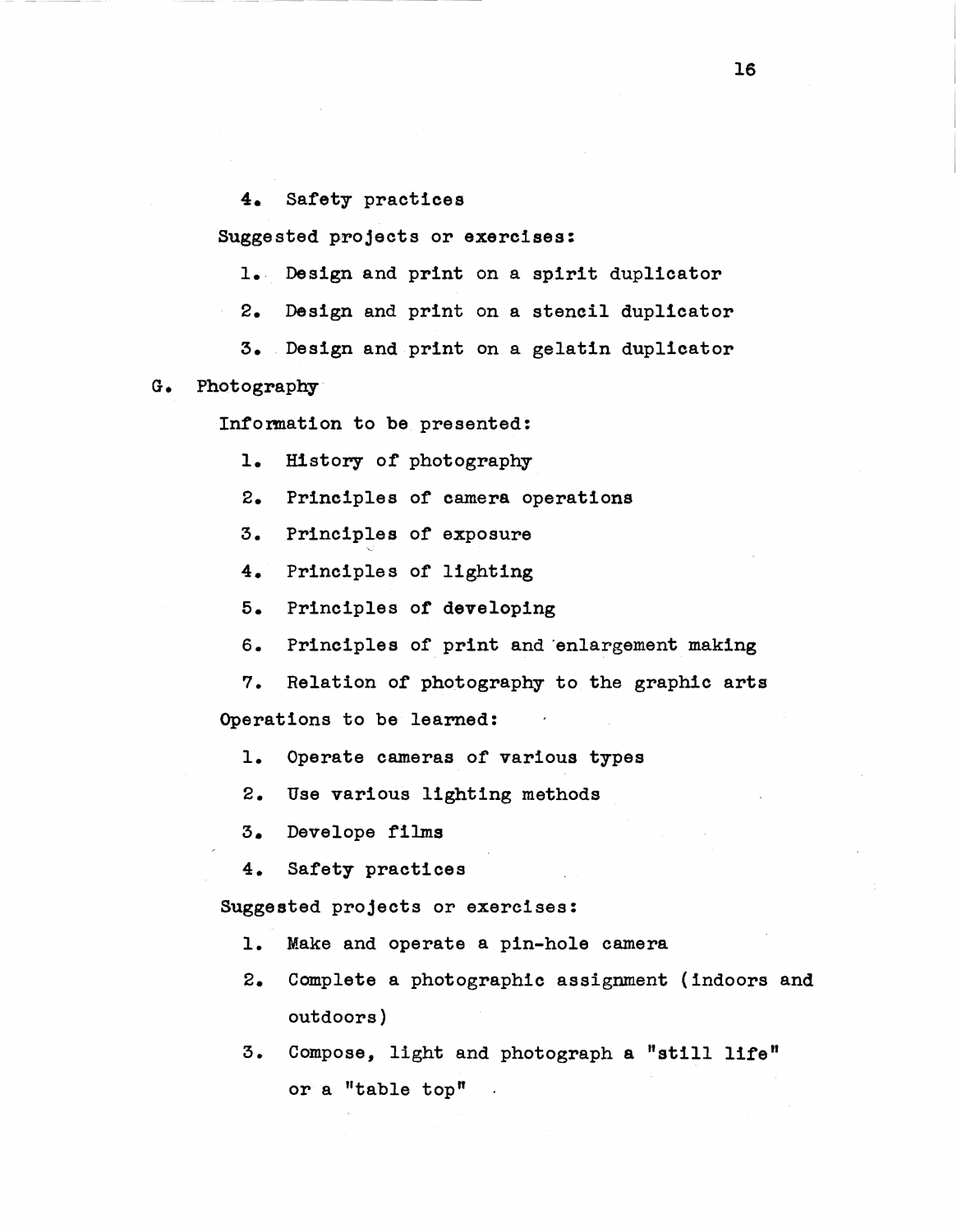The above suggested course content would, of course, be adapted to fit each individual community and school situation. However, it is conveived that complete coverage of all areas would be much too great for an 18 **weeks** course, therefore, it should be modified to fit the local situation.

school courses. It is the opinion of this author that hand composition and press work should be incorporated into the senior high school graphic arts program, leaving the junior high school graphic arts content to introduce and interest the students with phases not generally taught in senior high